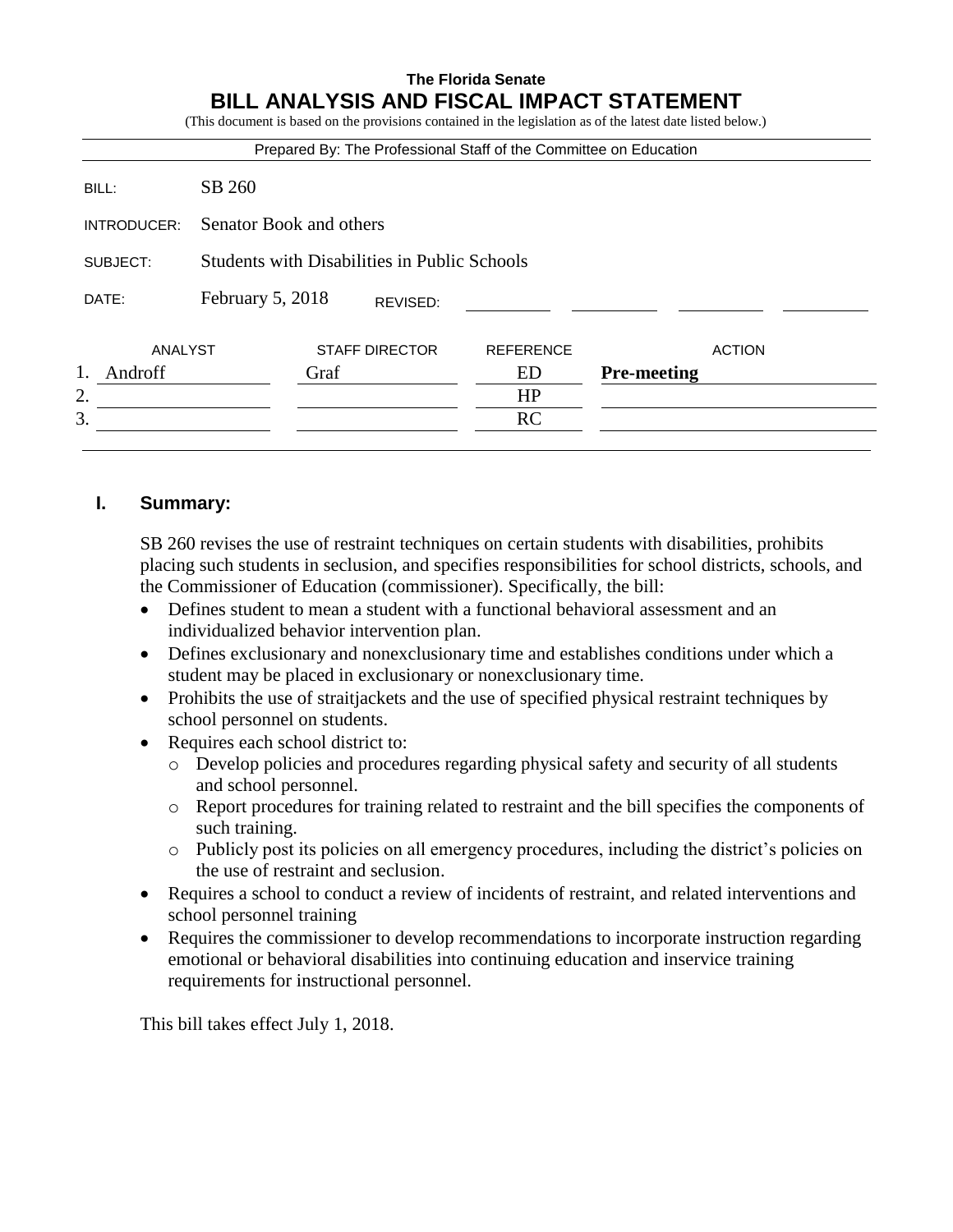# **II. Present Situation:**

Florida law provides conditions for the use of restraint and seclusion on students with disabilities; and requires documentation, reporting, and monitoring of the use of such techniques.

# **The Use of Restraint and Seclusion**

Florida law does not define restraint or seclusion, but guidance by the Florida Department of Education directs that all documenting, reporting, and monitoring requirements for restraint be based on the federal Office for Civil Rights (OCR) definitions related to restraint and seclusion for all students. $<sup>1</sup>$ </sup>

# *Restraint*

The U.S. Department of Education defines the following instances of restraint:

- Physical restraint immobilizes or reduces the ability of a student to move his or her torso, arms, legs, or head freely and does not include a physical escort.<sup>2</sup> A physical escort means a temporary touching or holding of the hand, wrist, arm, shoulder, or back for the purpose of inducing a student who is acting out to walk to a safe location.<sup>3</sup>
- Mechanical restraint is the use of any device or equipment to restrict a student's freedom of movement and does not include devices implemented by trained school personnel, or utilized by a student that have been prescribed by an appropriate medical or related service professional and are used for the specific and approved purposes for which such devices were designed.<sup>4</sup>

School personnel are prohibited from using a mechanical restraint or a physical or manual restraint that restricts a student's breathing.<sup>5</sup> School personnel may not close, lock, or physically block a student in a room that is unlit and does not meet the rules of the State Fire Marshall for seclusion time-out rooms.<sup>6</sup>

School districts began reporting incidents of restraint and seclusion at the beginning of the 2010- 11 school year.<sup>7</sup> Since the inception of the reporting system through July 31, 2017, there have been 63,652 incidents of restraint and the number of incidents have decreased every school year since the enactment of the  $law<sup>8</sup>$ 

 $\overline{a}$ 

8 *Id.*

<sup>1</sup> Florida Department of Education, Bureau of Exceptional Education and Student Services, *Guidelines for the Use, Documentation, Reporting, and Monitoring of Restraint and Seclusion with Students with Disabilities*, Technical Assistance Paper FY 2011-165 (Oct. 2011), *available at* [https://info.fldoe.org/docushare/dsweb/Get/Document-6212/dps-2011-165.pdf,](https://info.fldoe.org/docushare/dsweb/Get/Document-6212/dps-2011-165.pdf) (last visited Feb. 5, 2018) at 2.

<sup>2</sup> U.S. Department of Education, Office of Civil Rights, *Dear Colleague Letter: Restraint and Seclusion of Students with Disabilities* (Dec. 28, 2016), *available at* [https://www2.ed.gov/about/offices/list/ocr/letters/colleague-201612-504-restraint](https://www2.ed.gov/about/offices/list/ocr/letters/colleague-201612-504-restraint-seclusion-ps.pdf)[seclusion-ps.pdf,](https://www2.ed.gov/about/offices/list/ocr/letters/colleague-201612-504-restraint-seclusion-ps.pdf) (last visited Feb. 5, 2018) at 6.

<sup>3</sup> *Id.*

<sup>4</sup> *Id.*

<sup>5</sup> Section 1003.573(4), F.S.

<sup>6</sup> *Id.* at (5); Rule 69A-58.0084, F.A.C.

<sup>7</sup> Florida Department of Education, *SB 260 Analysis* (Sept. 28, 2017), at 4.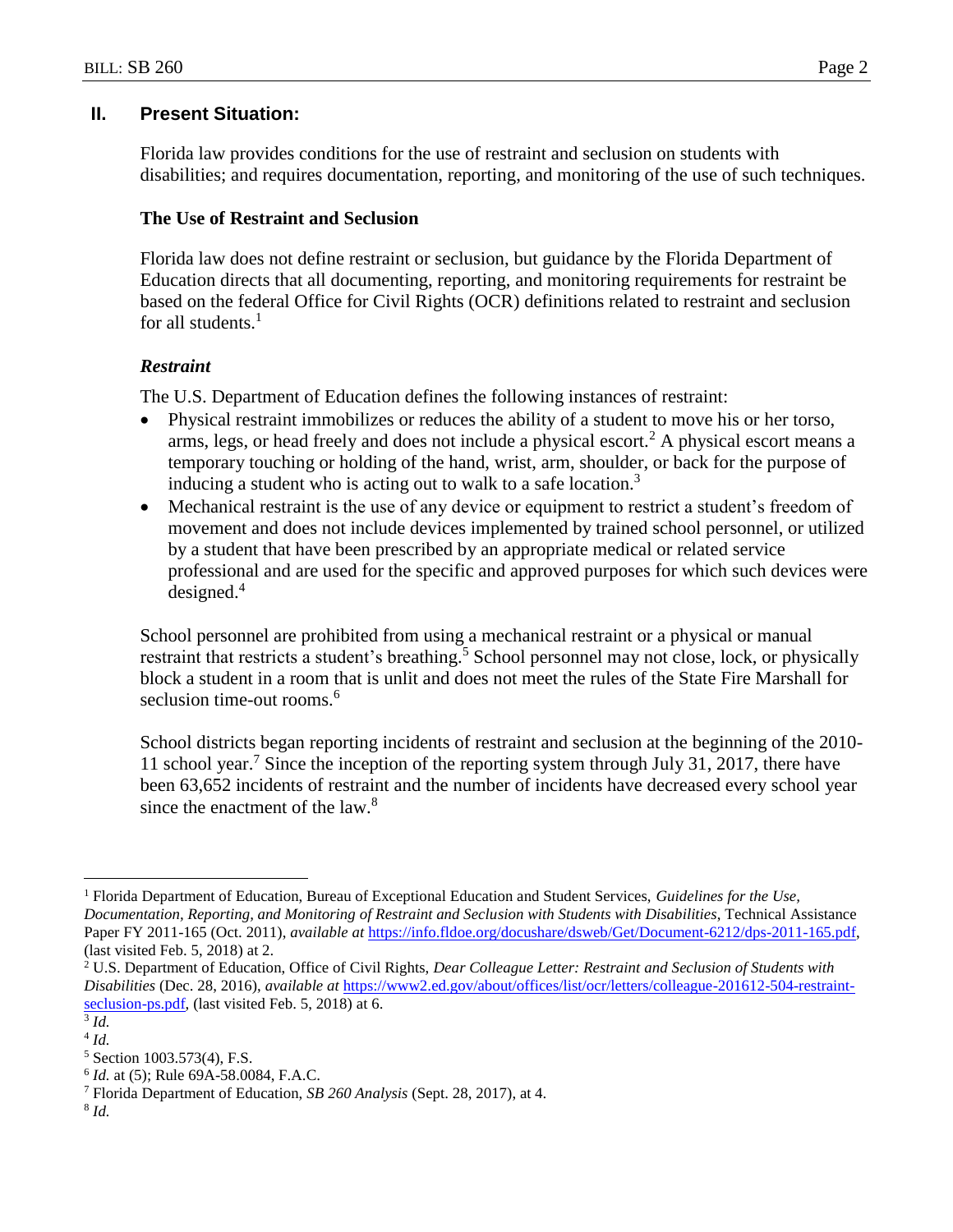| <b>School Year</b> | Number of             | <b>Restraint</b> |
|--------------------|-----------------------|------------------|
|                    | Students <sup>9</sup> | <b>Incidents</b> |
| 2010-11            | 3580                  | 10,683           |
| 2011-12            | 4369                  | 9,789            |
| 2012-13            | 4096                  | 9,551            |
| 2013-14            | 3479                  | 8,964            |
| 2014-15            | 3229                  | 8,199            |
| 2015-16            | 3437                  | 7,696            |
| 2016-17            | 3239                  | 8,770            |
| Total              | 22,190                | 63,652           |

#### *Seclusion*

The OCR defines seclusion as the involuntary conferment of a student alone in a room or area from which the student is physically prevented from leaving.<sup>10</sup> Seclusion does not include a time out, which is a behavior management technique that is part of an approved program, involves the monitored separation of the student in a non-locked setting, and is implemented for the purpose of calming. $11$ 

School districts began reporting incidents seclusion at the beginning of the 2010-11 school year.<sup>12</sup> Since the inception of the reporting system through July 31, 2017, there have been 19,354 incidents of seclusion reported.<sup>13</sup> However, the number of incidents have decreased every school year since the enactment of the law.<sup>14</sup>

| <b>School Year</b> | <b>Number of</b>       | <b>Seclusion</b> |
|--------------------|------------------------|------------------|
|                    | Students <sup>15</sup> | <b>Incidents</b> |
| 2010-11            | 1,321                  | 4,637            |
| 2011-12            | 1,448                  | 4,245            |
| 2012-13            | 1,237                  | 3,024            |
| 2013-14            | 885                    | 2,272            |
| 2014-15            | 732                    | 2,262            |
| 2015-16            | 638                    | 1,563            |
| 2016-17            | 503                    | 1,351            |
| Total              | 6,621                  | 19,354           |

Florida law specifies responsibilities for schools districts, schools, and the Florida Department of Education regarding the use of restraint and seclusion on students with disabilities.

<sup>&</sup>lt;sup>9</sup> Email, Florida Department of Education (Dec. 18, 2017).

<sup>&</sup>lt;sup>10</sup> Florida Department of Education, Bureau of Exceptional Education and Student Services, *Guidelines for the Use*, *Documentation, Reporting, and Monitoring of Restraint and Seclusion with Students with Disabilities*, Technical Assistance Paper FY 2011-165 (Oct. 2011), *available at* [https://info.fldoe.org/docushare/dsweb/Get/Document-6212/dps-2011-165.pdf,](https://info.fldoe.org/docushare/dsweb/Get/Document-6212/dps-2011-165.pdf) (last visited Feb. 5, 2018) at 2.

<sup>11</sup> U.S. Department of Education, Office of Civil Rights, *Dear Colleague Letter: Restraint and Seclusion of Students with Disabilities* (Dec. 28, 2016), *available at* [https://www2.ed.gov/about/offices/list/ocr/letters/colleague-201612-504-restraint](https://www2.ed.gov/about/offices/list/ocr/letters/colleague-201612-504-restraint-seclusion-ps.pdf)[seclusion-ps.pdf,](https://www2.ed.gov/about/offices/list/ocr/letters/colleague-201612-504-restraint-seclusion-ps.pdf) (last visited Feb.5, 2018) at 7.

<sup>12</sup> Florida Department of Education, *SB 260 Analysis* (Sept. 28, 2017), at 4.

<sup>13</sup> *Id.*

<sup>14</sup> *Id.*

<sup>&</sup>lt;sup>15</sup> Email, Florida Department of Education (Dec. 18, 2017).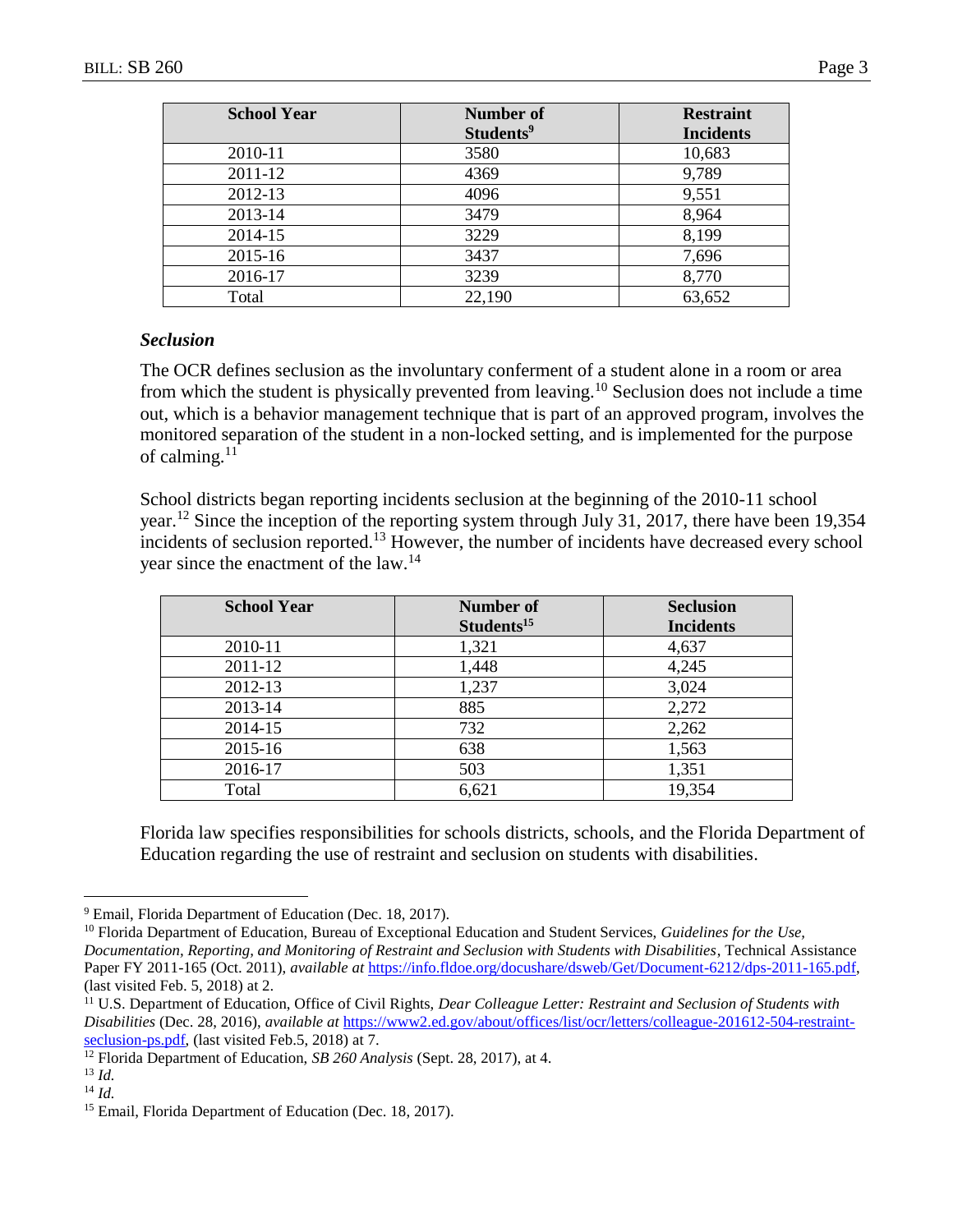#### **School District Responsibilities**

Each school district must develop policies and procedures that are consistent with Florida law regarding the use of restraint and seclusion on students with disabilities and that govern specified topics, such as: $16$ 

- Data collection and monitoring, including when, where, and why students are restrained or secluded; the frequency of occurrences of such restraint or seclusion; and the prone or mechanical restraint that is most used.
- Training programs relating to manual or physical restraint and seclusion.
- The district's plan for reducing the use of restraint and seclusion particularly in settings in which it occurs frequently or with students who are restrained repeatedly, and for reducing the use of prone restraint and mechanical restraint.

### **School Responsibilities**

Florida law requires a school to prepare an incident report within 24 hours after a student is released from restraint or seclusion.<sup>17</sup> The incident report must contain information specified in law, such as:<sup>18</sup>

- The name, age, grade, ethnicity, and disability of the student restrained or secluded.
- The date and time of the event and the duration of the restraint or seclusion.
- A description of the type of restraint used in terms established by the Florida Department of Education (DOE).
- A detailed description of the incident.

A school must notify the parent or guardian of a student each time that manual or physical restraint or seclusion is used.<sup>19</sup> Such notification must be in writing and provided before the end of the school day on which the restraint or seclusion occurs.<sup>20</sup> Reasonable efforts must also be taken to notify the parent or guardian by telephone or computer e-mail, or both, and these efforts must be documented.<sup>21</sup> The school must obtain and keep in its records the parent's or guardian's signed acknowledgement that he or she was notified of his or her child's restraint or seclusion.<sup>22</sup> A school must also provide the parent or guardian with the completed incident report in writing by mail within 3 school days after a student was manually or physically restrained or secluded and the school must obtain, and keep in its records, the parents' or guardian's signed acknowledgment that he or she received a copy of the incident report.<sup>23</sup>

Florida law requires monitoring of the use of manual or physical restraint or seclusion on students to occur at the classroom, building, district, and state levels.<sup>24</sup> Documentation of the

<sup>16</sup> Section 1003.573(3)(a), F.S.

 $17$  Section 1003.573(1)(a), F.S. If the student's release occurs on a day before the school closes for the weekend, a holiday or another reason, the incident report must be completed by the end of the school day on the day the school reopens. *Id.*

 $18$  Section 1003.573(1)(b), F.S.

 $19$  Section 1003.573(1)(c), F.S.

<sup>20</sup> *Id.*

<sup>21</sup> *Id.* <sup>22</sup> *Id.*

<sup>23</sup> *Id.* at (d).

 $24$  Section 1003.573(2)(a), F.S.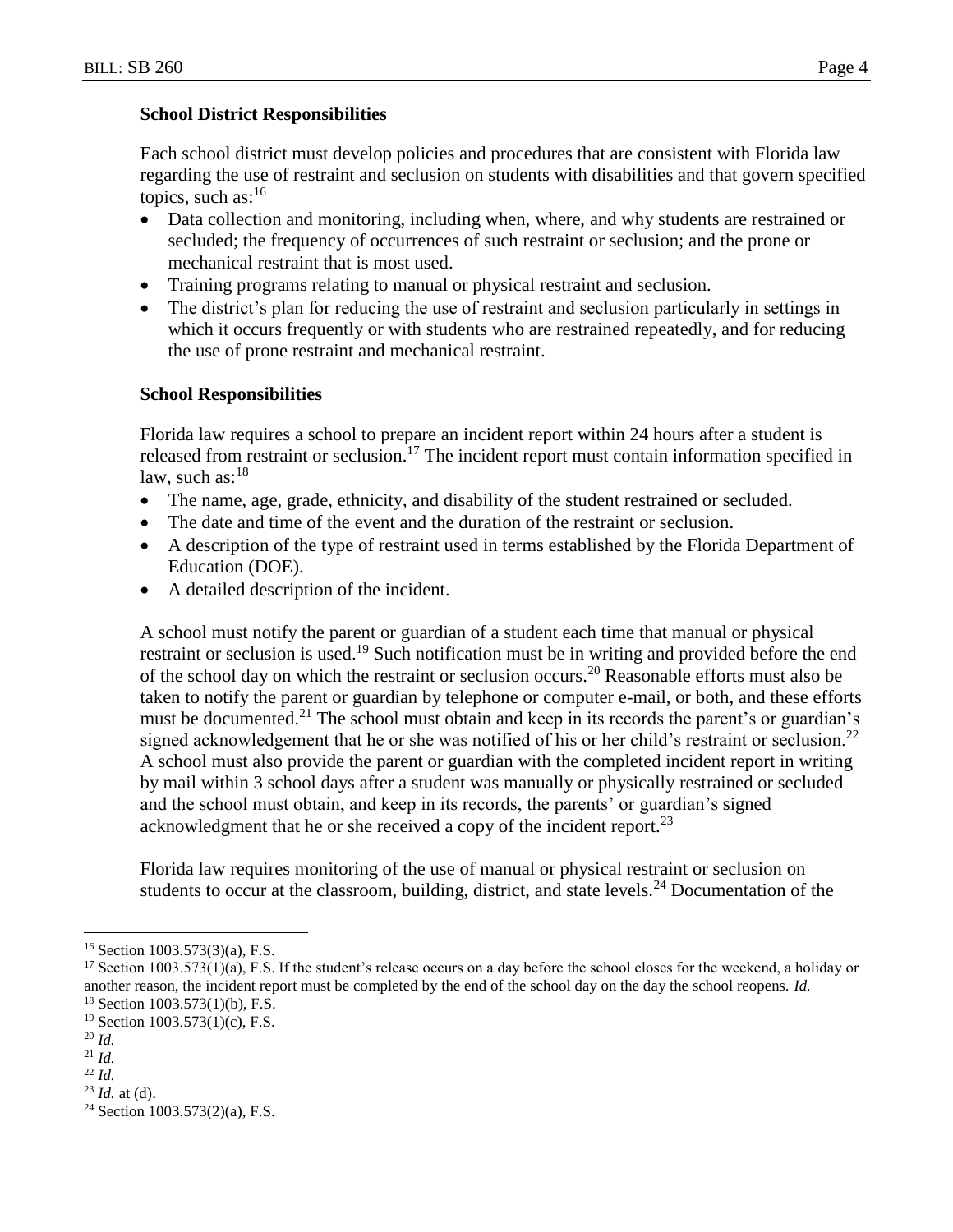incident report and the notification to the parent or guardian must be provided to the school principal, the district director of Exceptional Student Education, and the bureau chief of the Bureau of Exceptional Education and Student Services electronically each month that school is in session.<sup>25</sup>

### **Florida Department of Education Responsibilities**

The DOE is required to maintain aggregate data of incidents of manual or physical restraint and seclusion and disaggregate data for analysis by county, school, student exceptionality, and other variables, including the type and method of restraint or seclusion used.<sup>26</sup> This information must be updated monthly.<sup>27</sup> The DOE is also required to establish standards for documenting, reporting, and monitoring the use of manual or physical restraint or mechanical restraint, and occurrences of seclusion for the school districts.<sup>28</sup>

The Commissioner of Education is required to develop recommendations to incorporate instruction regarding autism spectrum disorder, Down syndrome, and other developmental disabilities into continuing education or inservice training requirements for personnel.<sup>29</sup> These recommendations address:<sup>30</sup>

- Early identification and intervention methods.
- Curriculum planning and curricular and instructional modifications, adaptations, and specialized strategies and techniques.
- The use of available state and local resources.
- The use of positive behavioral supports to deescalate problem behaviors.
- Appropriate use of manual physical restraint and seclusion techniques.

## **III. Effect of Proposed Changes:**

SB 260 revises the use of restraint techniques on certain students with disabilities, prohibits placing such students in seclusion, and specifies responsibilities for school districts, schools, and the Commissioner of Education (commissioner). Specifically, the bill:

- Defines student to mean a student with a functional behavioral assessment and an individualized behavior intervention plan.
- Defines exclusionary and nonexclusionary time and establishes conditions under which a student may be placed in exclusionary or nonexclusionary time.
- Prohibits the use of straitjackets and the use of specified physical restraint techniques by school personnel on students.
- Requires each school district to:

<sup>&</sup>lt;sup>25</sup> Section 1003.573(1)(b), F.S.

<sup>26</sup> *Id.* at (c).

<sup>27</sup> *Id.*

<sup>28</sup> *Id.* at (d). Florida Department of Education, Bureau of Exceptional Education and Student Services, *Guidelines for the Use, Documentation, Reporting, and Monitoring of Restraint and Seclusion with Students with Disabilities*, Technical Assistance Paper FY 2011-165, Appendix A (Oct. 2011), *available at* [https://info.fldoe.org/docushare/dsweb/Get/Document-6212/dps-](https://info.fldoe.org/docushare/dsweb/Get/Document-6212/dps-2011-165.pdf)[2011-165.pdf](https://info.fldoe.org/docushare/dsweb/Get/Document-6212/dps-2011-165.pdf) (last visited Feb. 5, 2018).

<sup>29</sup> Section 6, ch. 2010-224, L.O.F.; Section 1012.582(1), F.S.

<sup>30</sup> Section 1012.582(1)(a)-(e), F.S.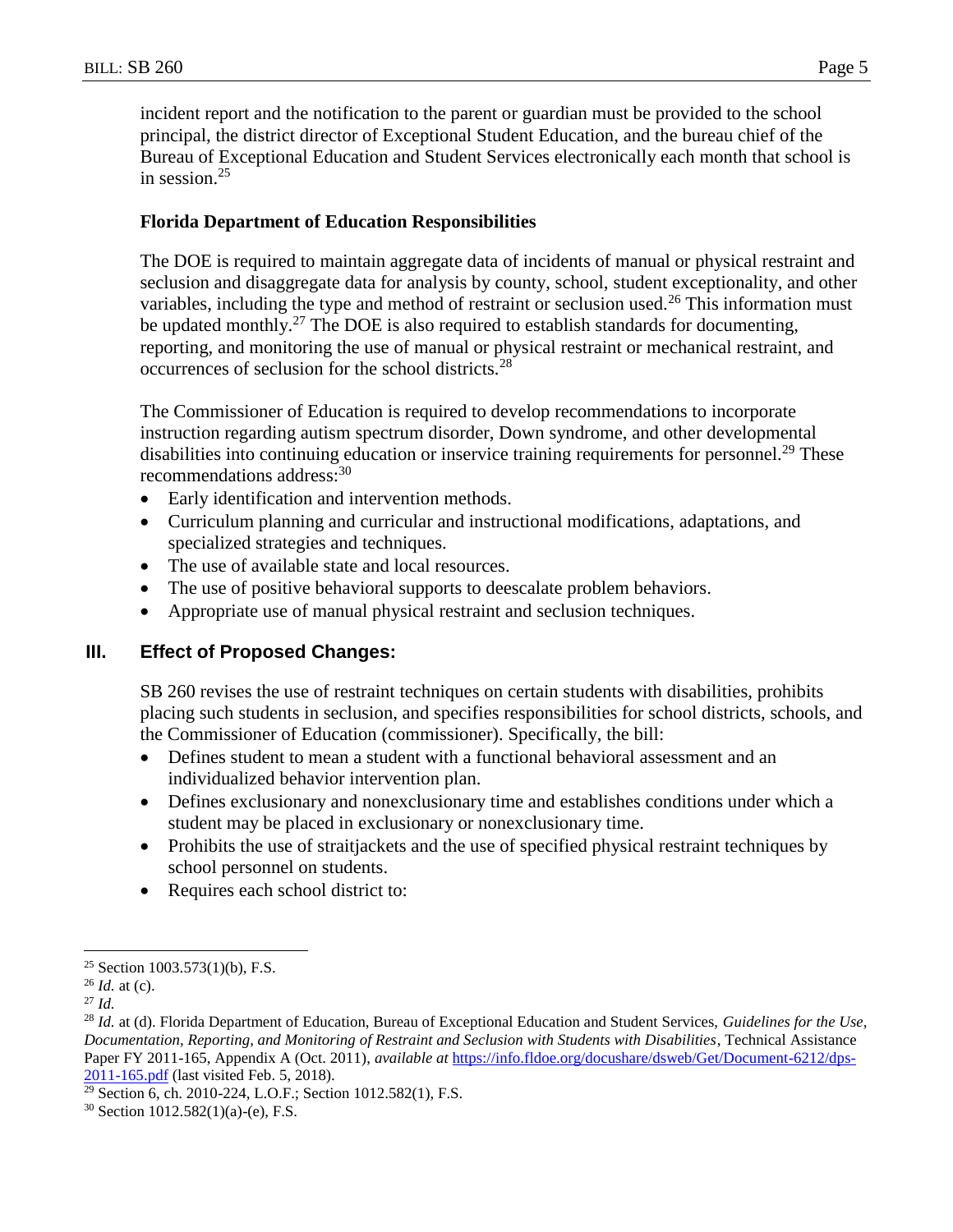- o Develop policies and procedures regarding physical safety and security of all students and school personnel.
- o Report procedures for training related to restraint and the bill specifies the components of such training.
- o Publicly post its policies on all emergency procedures, including the district's policies on the use of restraint and seclusion.
- Requires a school to conduct a review of incidents of restraint, and related interventions and school personnel training.
- Requires the commissioner to develop recommendations to incorporate instruction regarding emotional or behavioral disabilities into continuing education and inservice training requirements for instructional personnel.

### **The Use of Restraint and Seclusion**

### *Restraint*

 $\overline{a}$ 

The bill defines the following terms related to restraint:

- Restraint means the use of a mechanical or physical restraint, which may be used only when all other behavioral strategies and intervention techniques have been exhausted.
- Mechanical restraint means the use of a device that restricts a student's freedom of movement and does not include the use of any of the following:
	- o Medical protective equipment, which means health-related protective devices prescribed by a physician or dentist for use as student protection in response to an existing medical condition.
	- o Behavioral protective equipment, including helmets, gloves, wraps, and other devices that are used temporarily to prevent severe tissue damage caused by behavioral excess.
	- o Physical equipment or orthopedic appliances, surgical dressings or bandages, or supportive body bands or other restraints necessary for ongoing medical treatment in the educational setting.
- Physical restraint is the use of manual restraint techniques that involve significant physical force applied by a teacher or other staff member to restrict the movement of all or part of a student's body.

The bill limits the use of physical restraint to only when there is an imminent risk of serious injury or death to the student or others and only for the period of time necessary to eliminate such risk.<sup>31</sup> Moreover, the bill specifies that physical restraint:

- Must be used only to protect the safety of students, school personnel, or others.
- May not be used for student discipline, to correct student noncompliance, or for the convenience of school district staff.
- Must only be used for the period needed to provide such protection.

The bill specifies that the degree of force applied during physical restraint must be the only degree of force necessary to protect the student or others from serious injury or death. Additionally, the bill prohibits the use of a straitjacket.

<sup>&</sup>lt;sup>31</sup> SB 260 defines an imminent risk of serious injury or death as the impending risk of a significant injury, such as a laceration, bone fracture, substantial hematoma, or injury to an internal organ, or death.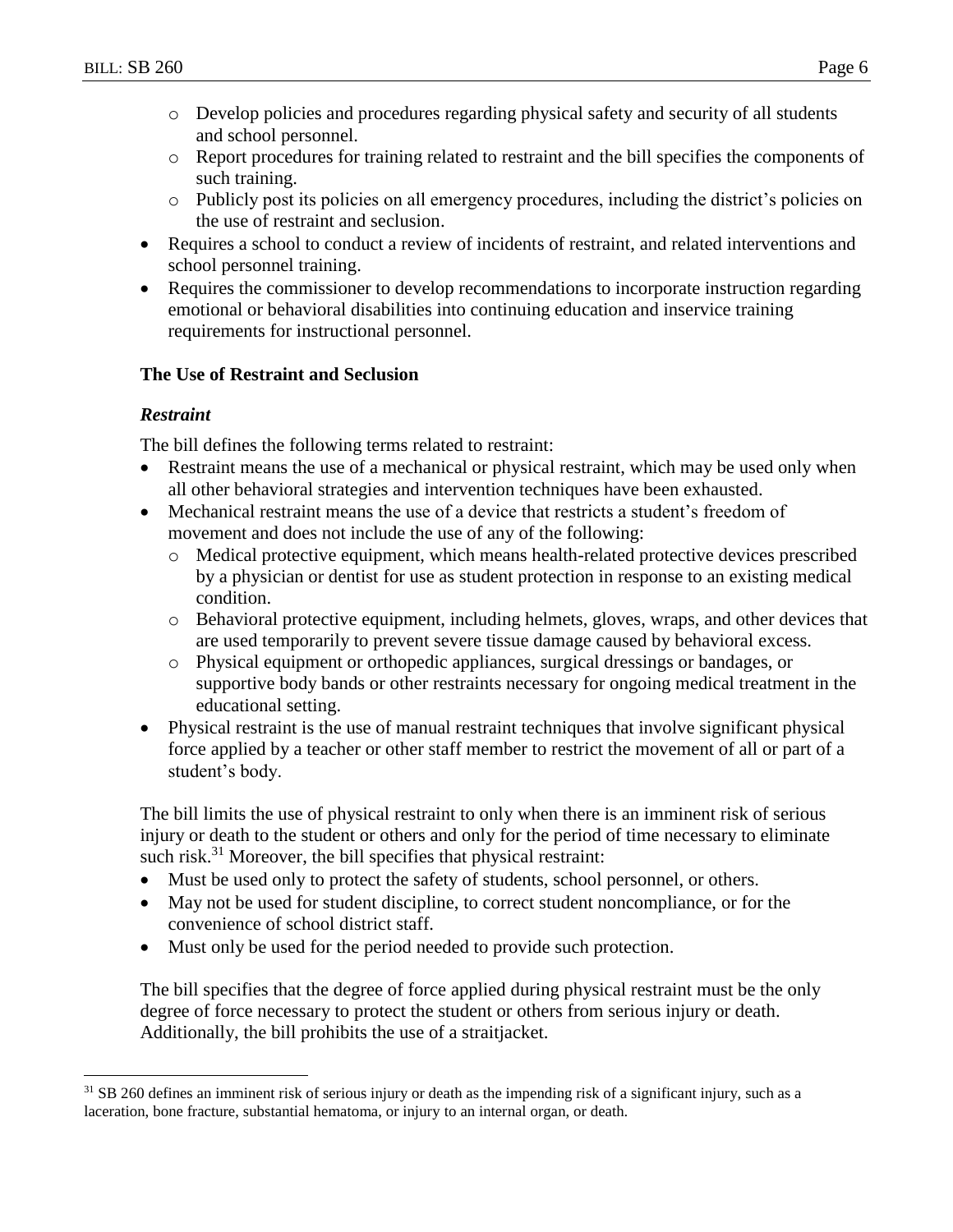The bill also clarifies that school personnel who have received training that is not associated with their employment with the school district, such as a former law enforcement officer who is now a teacher, must receive training in the specific district-approved techniques and may not apply techniques or procedures acquired elsewhere. Specifically, school personnel may not use any of the following physical restraint techniques on a student:

- Pain inducement to obtain compliance.
- Bone locks.
- Hyperextension of joints.
- Peer restraint.
- Pressure or weight on the chest, lungs, sternum, diaphragm, back, or abdomen causing chest compression.
- Straddling or sitting on any part of the body or any maneuver that places pressure, weight, or leverage on the neck or throat, on an artery, or on the back of the head or neck, or that otherwise obstructs or restricts the circulation of blood or obstructs an airway.
- Any type of choking, including hand chokes, and any type of neck or head hold.
- A technique that involves spraying or pushing anything on or into the mouth, nose, eyes, or any part of the face or body with anything, including soft objects such as pillows or washcloths.
- Any maneuver that involves punching, hitting, poking pinching, or shoving.

The codification of impermissible physical restraint techniques may provide additional protection for students who are subject to restraint.

#### *Seclusion*

The bill prohibits the use of seclusion on students by school personnel. The bill defines seclusion to mean the removal of a student from an educational environment, involuntarily confining the student in a room or area, and preventing the student from leaving the area by locking or artificially blocking the door. The bill specifies that seclusion does not include exclusionary time. This prohibition may propel school personnel to consider effective and appropriate intervention strategies to address student behavior in the school setting.

### **Exclusionary and Nonexclusionary Time**

The bill specifies that a student may be placed in exclusionary or nonexclusionary time. The bill defines:

- Exclusionary time to mean the period during which a student is removed from an event, activity, or instructional environment to encourage reflection on behavior and allow space and time for understanding of choices and consequences.
- Nonexclusionary time to mean a period during which a student remains in the event or instructional environment, but is redirected from the activities so that he or she has an opportunity to reflect on the behavior and is given space and time for understanding of choices and consequences.

The bill provides that school personnel may place a student in exclusionary or nonexclusionary time only if all of the following conditions are met: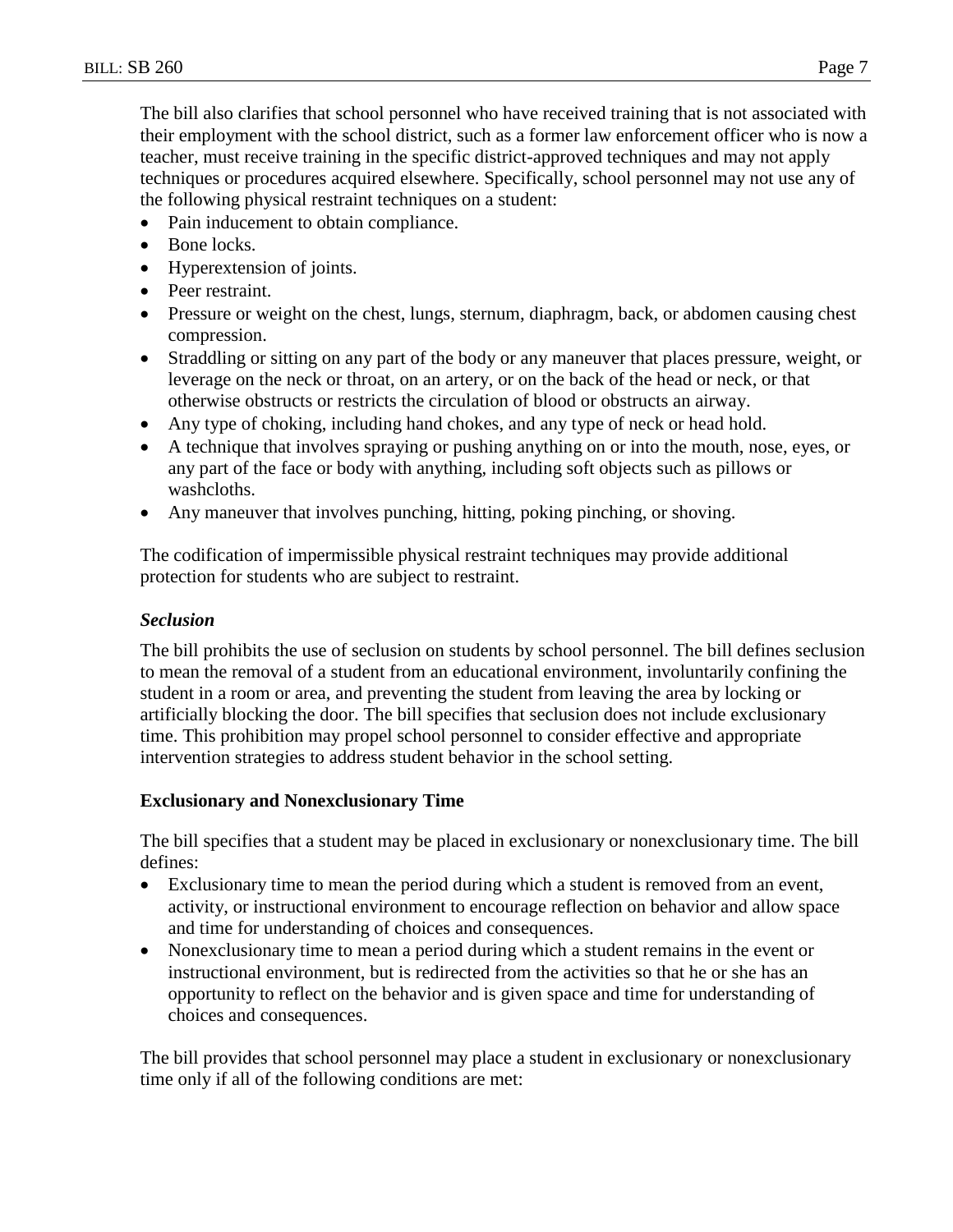- The exclusionary time or nonexclusionary time is part of a positive behavioral intervention plan developed for the student from a functional behavioral assessment and referenced in the student's individualized behavior intervention plan.
- There is documentation that the exclusionary nonexclusionary time was preceded by the use of other positive behavioral supports that were not effective.
- The exclusionary or nonexclusionary time takes place in a classroom or in another environment where class educational activities are taking place.
- The student is not physically prevented from leaving the exclusionary or nonexclusionary time area.
- An adult observes the student on a constant basis for the duration of the exclusionary or nonexclusionary time.
- The exclusionary or nonexclusionary time area and process are free of any action that is likely to embarrass or humiliate the student.

The bill also specifies that exclusionary or nonexclusionary time may not be used for a period that exceeds one minute for each year of a student's age or until the student is calm enough to return to his or her seat. Further, exclusionary or nonexclusionary time may not be used as a punishment or negative consequence of a student's behavior.

The establishment of exclusionary and nonexclusionary time may provide school personnel with additional intervention methods and tools to reduce disruption during instructional time or other activities and to assist students to reflect on their behavior.

# **School District Responsibilities**

The bill requires school districts to develop policies and procedures that provide for the physical safety and security of all students and school personnel and which treat all students with respect and dignity in an environment that promotes a positive school culture and climate. This is consistent with Florida Department of Education (DOE) guidance.<sup>32</sup> The bill specifies that the policies and procedures adopted by the school districts must also include:

- A description of escalating behavioral strategies that may be used.
- Allowable use of restraint on students.
- Training procedures.

- The district's timeframe for completing the newly established training procedures in the use of restraint on students.
- Analysis of data to determine trends.
- Ongoing reduction of the use of restraint.

<sup>&</sup>lt;sup>32</sup> DOE guidance recognizes that there are instances in which students pose a threat to the safety of themselves or others and that it is the purpose of restraint and seclusion to prevent such injury to self and or others. Seclusion and restraint procedures are not to be used to punish a student, as a deterrent, or to teach a student a lesson. DOE guidance states that it is important to recognize that the use of restraint and seclusion may have an emotional impact on students and such interventions should only be used in emergency situations when an imminent risk of serious injury or death to the student or others exists and in a manner that conveys respect for the dignity of the student. Florida Department of Education, Bureau of Exceptional Education and Student Services, *Guidelines for the Use, Documentation, Reporting, and Monitoring of Restraint and Seclusion with Students with Disabilities*, Technical Assistance Paper FY 2011-165 (Oct. 2011), *available at* [https://info.fldoe.org/docushare/dsweb/Get/Document-6212/dps-2011-165.pdf,](https://info.fldoe.org/docushare/dsweb/Get/Document-6212/dps-2011-165.pdf) (last visited Feb. 5, 2018) at 1.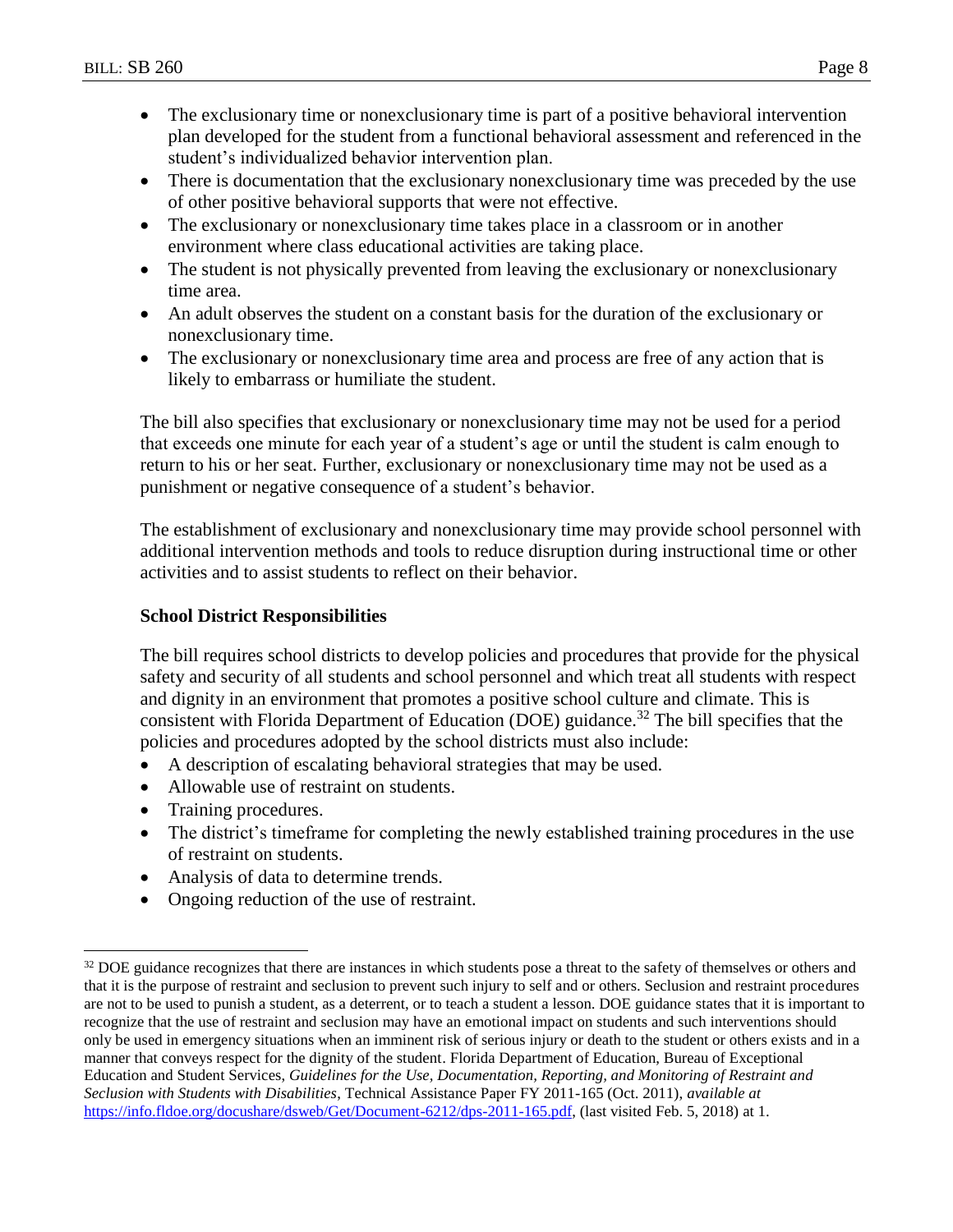Additionally, the bill requires each school district to publicly post its policies on all emergency procedures, including its policies on the use of seclusion and restraint at the beginning of each school year. Accordingly, such policies and procedures may assist with reducing the use of restraint techniques by public schools.

## *Training for the Use of Restraint*

The bill requires each school district to develop and publish training protocol. Each school district must report its procedures for training in the use of restraint to the DOE by publishing the procedures in the district's special policies and procedures manual. The bill specifies that the school district training in the use of restraint must include all of the following:

- Procedures for deescalating a problem behavior before the problem behavior increases to a level or intensity necessitating physical intervention.
- Information regarding the risks associated with restraint and procedures for assessing individual situations and restraint and procedures for assessing individual situations and students in order to determine whether the use of restraint is appropriate and sufficiently safe.
- The actual use of specific techniques that range from the least to most restrictive, with ample opportunity for trainees to demonstrate proficiency in the use of such techniques.
- Techniques for implementing restraint with multiple staff members working as a team.
- Techniques for assisting a student in reentering the instructional environment and reengaging in learning.
- Instruction in the district's documentation and reporting requirements.
- Procedures to identify and deal with possible medical emergencies arising during the use of restraint.
- Cardiopulmonary recitation.

The establishment of training protocol on the use of restraint may provide school personnel with additional resources and knowledge related to the techniques and the use of restraint.

### **School Responsibilities**

The bill requires a school to conduct a review if a student is restrained more than twice during a semester. Such review must include:

- The restraint incidents and an analysis of how future incidents may be avoided;
- The student's functional behavioral assessment and positive behavioral intervention plan by the school personnel and parent within two weeks before the end of the semester; and
- The training provided to school personnel concerning the use of restraint.

Such review process may assist the schools and school districts to reduce the use of restraint on students and ensure that appropriate training is provided to personnel regarding restraint techniques and use.

### **Florida Department of Education Responsibilities**

The bill also requires the DOE to make the aggregate-level data maintained on the incidents of restraint, disaggregated by county, school, student exceptionality, and other variables, available to the public through the department's website by October 1, 2018. This may provide the public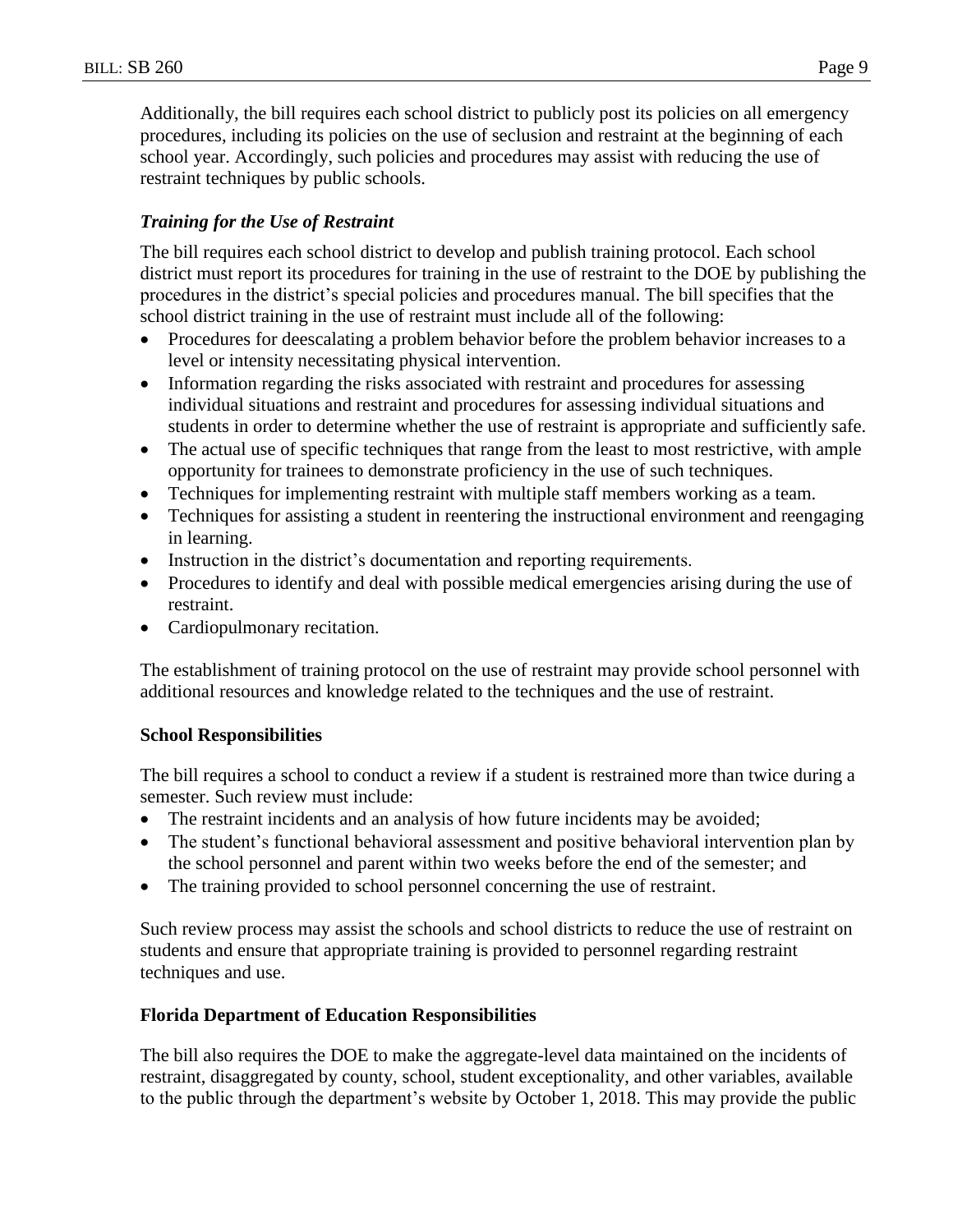with access to policies, procedures, and data related to the use of seclusion and restraint on students.

The bill requires the Commissioner of Education to develop recommendations that incorporate instruction regarding emotional or behavioral disabilities into continuing education or inservice training requirements for instructional personnel. Such recommendations must address the appropriate use of physical restraint and seclusion techniques and effective classroom behavior management strategies, including, but not limited to, differential reinforcement, precision commands, minimizing attention or access to other reinforcers, and exclusionary and nonexclusionary time methods.

Accordingly, the bill may help instructional personnel to be informed and trained in strategies to teach students with emotional or behavioral disabilities.

The bill takes effect July 1, 2018.

### **IV. Constitutional Issues:**

A. Municipality/County Mandates Restrictions:

None.

B. Public Records/Open Meetings Issues:

None.

C. Trust Funds Restrictions:

None.

### **V. Fiscal Impact Statement:**

A. Tax/Fee Issues:

None.

B. Private Sector Impact:

None.

C. Government Sector Impact:

According to the Florida Department of Education, school districts may incur costs associated with certification and refresher training in district-approved techniques for manual physical restraint.<sup>33</sup> Such costs are currently indeterminable.<sup>34</sup>

<sup>33</sup> Florida Department of Education, *SB 260 Analysis* (Sept. 28, 2017), at 7.

<sup>34</sup> *Id.*